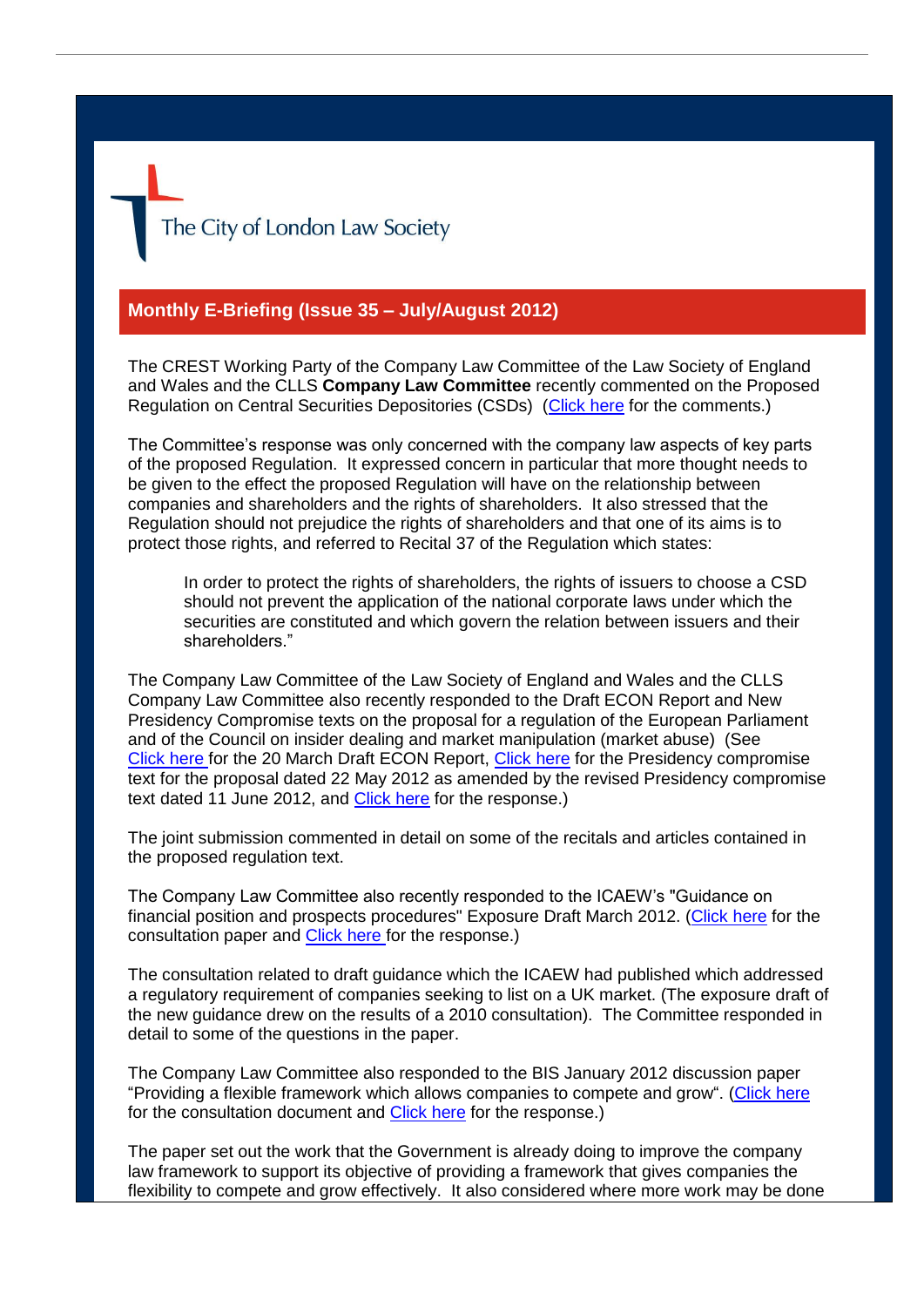## on this issue.

The response re-emphasised the points made in some of the Committee's earlier consultation responses. It also identified some points which could assist with reducing the burden affecting companies, such as by reducing the volume of regulation affecting them, reducing their costs, providing clarity where there is currently doubt or confusion, and providing flexibility so that the regulations affecting them can respond to business needs.

The Committee also responded to the FSA's Primary Markets Bulletin Issue No. 2 [\(Click](http://www.fsa.gov.uk/library/policy/guidance_consultations/2012/1208)  [here](http://www.fsa.gov.uk/library/policy/guidance_consultations/2012/1208) for the bulletin and [Click here](http://www.citysolicitors.org.uk/FileServer.aspx?oID=1244&lID=0) for the response). The consultation concerned proposed changes to the UKLA Technical Notes and Procedural Notes concerning the Listing Rules, the Prospectus Rules and the Disclosure and Transparency Rules within the FSA Handbook. The response made a number of specific comments on the reformatted notes, and raised concerns at the quantity of existing guidance (formal or informal) that had not been replicated in the new notes. The Committee did not think it desirable for useful information on FSA practice and FSA views that was formerly in List! or in the Technical Notes to be withdrawn without an explanation.

The **Competition Law Committee** recently responded to the BIS Consultation Paper, "Private Actions in Competition Law: A Consultation on Options for Reform". [\(Click here](http://www.bis.gov.uk/Consultations/consultation-private-actions-in-competition-law?cat=open) for the consultation paper and [Click here](http://www.citysolicitors.org.uk/FileServer.aspx?oID=1232&lID=0) for the response.)

The consultation considered four core reforms: to allow the Competition Appeal Tribunal (CAT) to hear more kinds of competition cases and to grant it "additional powers to allow SMEs to quickly and cheaply challenge behaviour that is restricting their ability to grow"; to introduce an opt-out collective actions regime for competition law; to promote ADR; and to ensure that private actions complement the public enforcement regime.

The response was generally supportive of BIS's proposals to strengthen and expand the system for bringing private actions in the UK.

The response went on to make comments in relation to:

- The role of the Competition Appeals Tribunal
- SME Fast Track Procedure
- SME Access to Justice
- Rebuttable Presumption of Cartel Losses and Passing On
- Approach to Collective Actions
- Opt-out System for Businesses
- Costs and Information Exchange
- Bringing Collective Actions
- Strong Encouragement for Voluntary ADR
- Cost Orders
- Redress Schemes and Role of Competition Authorities
- Status of Leniency Applicants

and to respond to the specific questions in the consultation document.

The Committee also recently responded to OFT's consultation paper "Review of OFT's investigation procedures in competition cases". [\(Click here](http://www.oft.gov.uk/OFTwork/consultations/ca98-investigation-procedures/) for the consultation paper and [Click here](http://www.citysolicitors.org.uk/FileServer.aspx?oID=1233&lID=0) for the response.)

The primary purpose of the OFT document was to consult on the OFT's proposal to introduce a new structure for the way the OFT makes decisions in investigations under the Competition Act 1998. The OFT's aim in setting out the enhancements in the document was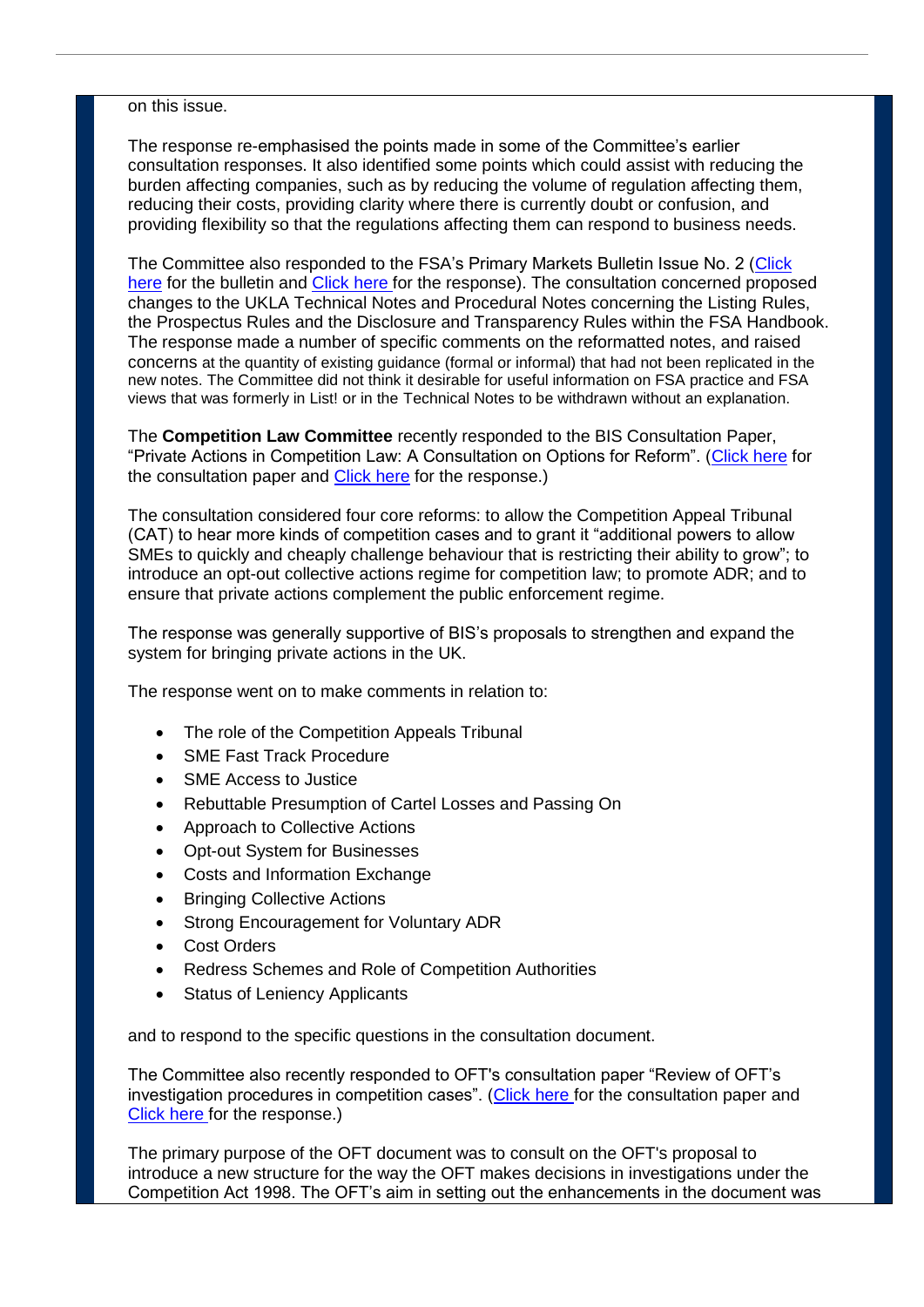to increase the speed of CA98 investigations, enhance the level of engagement with parties to investigations, and to improve the robustness of the OFT's decision-making process.

The Committee welcomed the OFT's review of its investigation procedures and its focus on key areas such as the robustness of its decision-making procedures as well as its desire to increase the transparency of the investigation process for parties. The Committee supported some of the substance of the Consultation Paper, but raised certain concerns about some of the proposals, and believed that the level of clarity in some areas should be improved.

The Committee also recently submitted a memorandum to the House of Commons Public Bill Committee on the Enterprise and Regulatory Reform Bill 2012-13. [\(Click here](http://www.publications.parliament.uk/pa/cm201213/cmpublic/enterprise/memo/err31.htm) for the document.)

The document stated that the Committee were supportive of:

- The new unified competition authority, the CMA, having separate personnel for the different phases of merger and market investigations
- The decision, following consultation, not to introduce mandatory pre-notification in UK merger control
- The provisions enabling a separation of powers between the investigative and decision-making function of the CMA in "anti-trust" cases, in clause 34(4

However, the Committee raised concerns about the proposals to amend the cartel offence, taking away the *mens rea* of "dishonesty", which it thought were "premature, unfair and potentially chaotic". The Committee also expressed concerns about the new powers of the Secretary of State as regards public interest (rather than competition) issues in market investigations, and with regards to the proposed new time limits in merger control.

The **Corporate Crime & Corruption Committee** recently responded to the MoJ's "Consultation on a new enforcement tool to deal with economic crime committed by commercial organisations: Deferred prosecution agreements [DPAs]". [\(Click here](https://consult.justice.gov.uk/digital-communications/deferred-prosecution-agreements) for the consultation paper and [Click here](http://www.citysolicitors.org.uk/FileServer.aspx?oID=1230&lID=0) for the response.

The consultation paper proposed that:

Under a DPA, the prosecutor would lay, but would not immediately proceed with, criminal charges pending successful compliance with agreed terms and conditions stated in the DPA. The terms and conditions might include:

- payment of a financial penalty;
- restitution for victims;
- disgorgement of the profits of wrongdoing; and
- measures to prevent future offending (a monitoring or reporting requirement).

These would be discussed and agreed between the parties and then placed before a judge for consideration and approval. Time limits would be attached to the terms and conditions so that compliance can be managed and it will be clear when the agreement should cease.

The Committee responded in detail to the individual questions in the consultation document.

The **Professional Rules & Regulation Committee** (PR&RC) recently responded to the SRA consultation "On the future of authorised professional firms". [\(Click here](http://www.sra.org.uk/sra/consultations/future-authorised-professional-firms.page) for the consultation paper and [Click here](http://www.citysolicitors.org.uk/FileServer.aspx?oID=1235&lID=0) for the response.)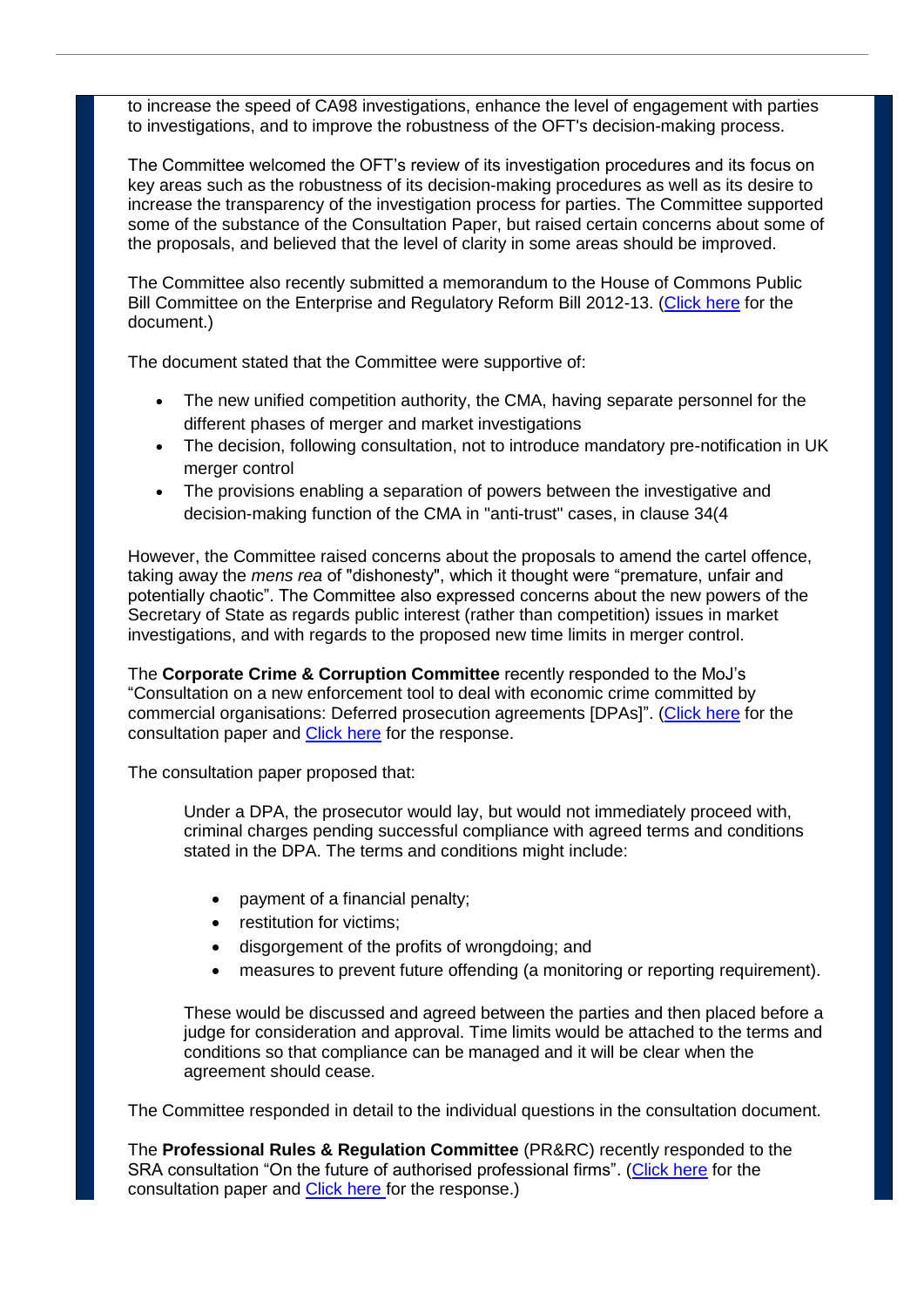The consultation paper sought views on two issues that relate to the SRA's treatment of Authorised Professional Firms (APFs). The issues related to inconsistencies in the regulation of APFs arising from the introduction of alternative business structures (ABSs). The Committee's response addressed the consultation questions in detail. While it mentioned that the vast majority of the CLLS's member firms do not provide mainstream financial services to their clients and so the issues flagged in the consultation paper do not affect them directly, it noted that:

- all CLLS firms clearly have an interest in SRA resources being used appropriately and in access to the SRA Compensation Fund being appropriate, and
- the consultation paper concerned some issues of general public interest...

The **Regulatory Law Committee** recently commented on the Council of the European Union's draft regulation on insider dealing and market manipulation [\(Click here](http://register.consilium.europa.eu/pdf/en/12/st12/st12182.en12.pdf) for the Interinstitutional File: 2011/0295 (COD) "Proposal for a Regulation of the European Parliament and of the Council on insider dealing and market manipulation (market abuse) - Presidency compromise" (4 July 2012), and [Click here](http://www.citysolicitors.org.uk/FileServer.aspx?oID=1239&lID=0) for the comments.)

The Committee commented on the reference to "arranging" transactions as referred to in the 4 July MAR Presidency Compromise proposal, and with regard to the reporting obligation to lawyers and other professionals as contained in the 25 May MAR Presidency Compromise proposal.

The **Revenue Law Committee** recently responded to the HMRC consultation on Taxation of Controlling Persons. [\(Click here](http://customs.hmrc.gov.uk/channelsPortalWebApp/channelsPortalWebApp.portal?_nfpb=true&_pageLabel=pageLibrary_ConsultationDocuments&propertyType=document&columns=1&id=HMCE_PROD1_032074) for the consultation paper and [Click here](http://www.citysolicitors.org.uk/FileServer.aspx?oID=1237&lID=0) for the response.)

The consultation concerned the engagement practices of controlling persons. It proposed that a provision be introduced to ensure that controlling persons have income tax (PAYE) and National Insurance deducted at source by the engaging organisation. The Committee responded in detail to the consultation questions.

The **Training Committee** recently responded to the LETR Discussion Paper 02/2011: "Equality, diversity and social mobility issues affecting education and training in the legal services sector ".

[\(Click here](http://letr.org.uk/wp-content/uploads/2011/11/LETR-EDSM-Discussion-Paper-final21.pdf) for the consultation paper and [Click here](http://www.citysolicitors.org.uk/FileServer.aspx?oID=1217&lID=0) for the response.)

The paper provided a general map of the legal sector's demographic composition. It also explored the ways in which existing education and training practices "might constitute initial and continuing barriers to access, and are hence a potential constraint on diversity and social mobility".

Our response noted that the paper was "an impressive and ambitious piece of work", considering that it appeared to place a greater emphasis on diversity than equality, and a still greater emphasis on social mobility than on either diversity or equality. The submission emphasised the support of the CLLS and its member firms for the objective of social mobility, and also their commitment to the existing equality and diversity agenda. However it questioned the need for regulatory intervention as a means of achieving social mobility goals.

Robert Leeder Policy & Committees Co-ordinator